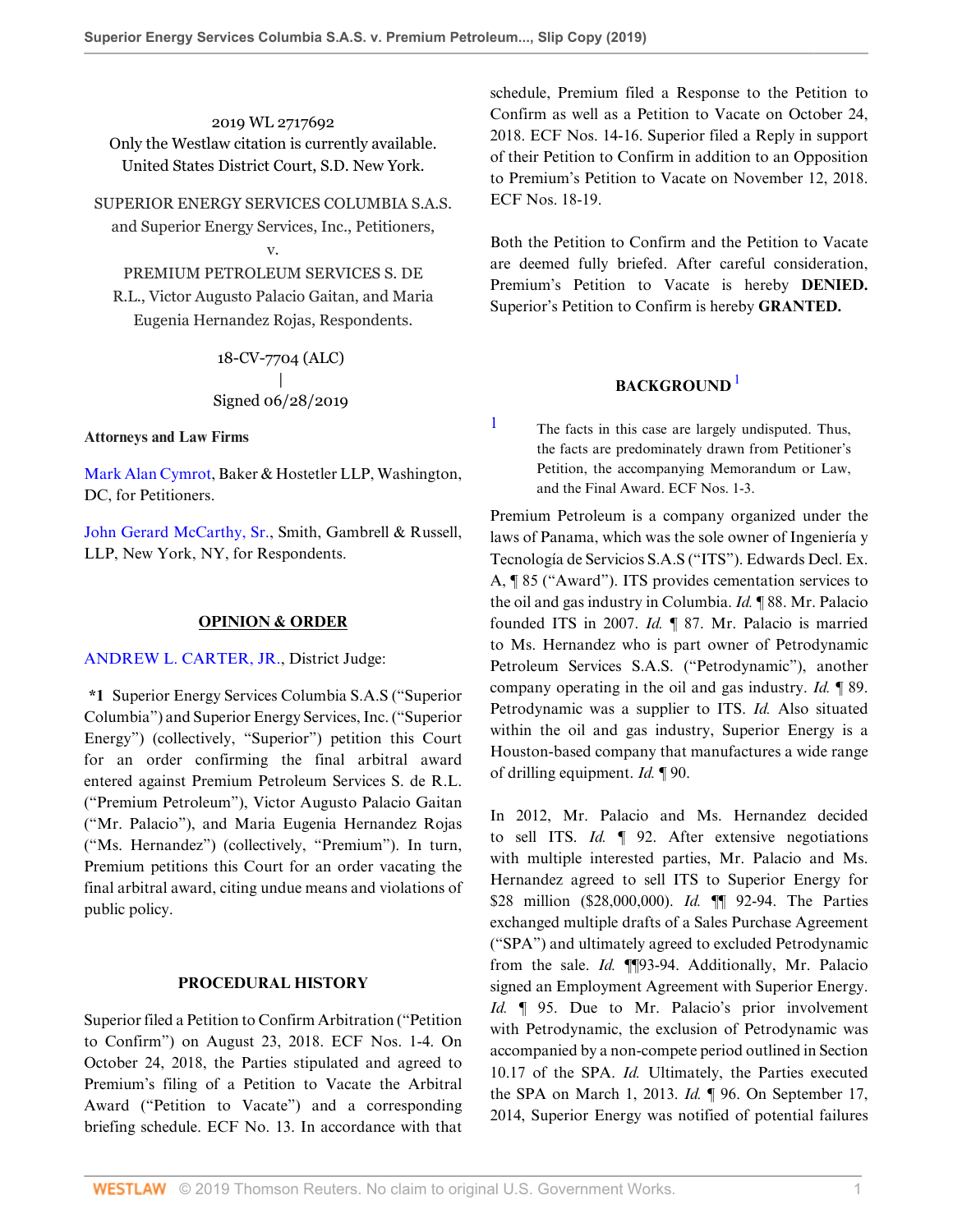to comply with the SPA. *Id.* ¶ 103-04. Specifically, Mr. Palacio continued to be involved with Petrodynamic despite the non-compete language in the SPA. *Id.* The Parties attempted to resolve the dispute on their own, but those negotiations were unsuccessful. *Id.* ¶¶ 107-09. Pursuant to the SPA, Premium filed a request for arbitration on January 22, 2016. *Id.* ¶ 110.

**\*2** In a 130-page decision, issued on July 19, 2018, the arbitrating body (the "Tribunal") issued a Final Award. *See* Award. Among other things, after evaluating a considerable compilation of evidence, the Tribunal determined that Mr. Palacio breached both Section 6(a) and Section 10.17(b) of the SPA by way of his continued involvement with Petrodynamic, which ran afoul of the non-compete language contained within the SPA. *Id.* ¶¶ 452, 468. In calculating damages, the Tribunal first determined that Superior was entitled to withhold the Second Holdback Amount (totaling \$1,250,000) initially contemplated by the SPA – an action Superior took upon learning of potential breaches. *Id.* ¶ 520. Second, the Tribunal determined that a twenty percent (20%) downward adjustment of the purchase price (totaling \$5,600,000), also contemplated by the SPA, was appropriate in light of the Mr. Palacio's breach of section 10.17 of the SPA. *Id.* ¶¶ 530-32. Thus, the Tribunal awarded Superior a twenty percent (20%) reduction in the purchase price minus the previously withheld Second Holdback Amount. *Id.* ¶ 545. In sum, the Tribunal awarded Superior \$4,507,165.33. *Id.*

## **LEGAL STANDARD**

The Federal Arbitration Act ("FAA") states, in part:

"A written provision in any ... contract evidencing a transaction involving commerce to settle by arbitration a controversy thereafter arising out of such contract or transaction ... or an agreement in writing to submit to arbitration an existing controversy arising out of such a contract, transaction, or refusal, shall be valid, irrevocable, and enforceable ..."

[9 U.S.C. § 2](http://www.westlaw.com/Link/Document/FullText?findType=L&pubNum=1000546&cite=9USCAS2&originatingDoc=I154ab1a09bea11e981b9f3f7c11376fd&refType=LQ&originationContext=document&vr=3.0&rs=cblt1.0&transitionType=DocumentItem&contextData=(sc.Keycite)). The FAA serves to ensure that disputes are settled efficiently, and that drawn-out and costly litigation is avoided. *See [Folkways Music Publishers, Inc.](http://www.westlaw.com/Link/Document/FullText?findType=Y&serNum=1993075540&pubNum=0000350&originatingDoc=I154ab1a09bea11e981b9f3f7c11376fd&refType=RP&fi=co_pp_sp_350_111&originationContext=document&vr=3.0&rs=cblt1.0&transitionType=DocumentItem&contextData=(sc.Keycite)#co_pp_sp_350_111) v. Weiss*[, 989 F.2d 108, 111 \(2d Cir. 1993\).](http://www.westlaw.com/Link/Document/FullText?findType=Y&serNum=1993075540&pubNum=0000350&originatingDoc=I154ab1a09bea11e981b9f3f7c11376fd&refType=RP&fi=co_pp_sp_350_111&originationContext=document&vr=3.0&rs=cblt1.0&transitionType=DocumentItem&contextData=(sc.Keycite)#co_pp_sp_350_111) Chapter 2 of the FAA, which codifies the Convention on the Recognition and Enforcement of Foreign Arbitral Awards ("New York Convention"), governs "any commercial arbitral agreement, unless it is between two United States Citizens, involves property located in the United States, and has no reasonable relationship with one or more foreign states." *[Stone & Webster, Inc. v. Triplefine Intern. Corp.](http://www.westlaw.com/Link/Document/FullText?findType=Y&serNum=2005810189&pubNum=0006538&originatingDoc=I154ab1a09bea11e981b9f3f7c11376fd&refType=RP&fi=co_pp_sp_6538_549&originationContext=document&vr=3.0&rs=cblt1.0&transitionType=DocumentItem&contextData=(sc.Keycite)#co_pp_sp_6538_549)*, 118 [Fed.Appx. 546, 549 \(2d Cir. 2004\)](http://www.westlaw.com/Link/Document/FullText?findType=Y&serNum=2005810189&pubNum=0006538&originatingDoc=I154ab1a09bea11e981b9f3f7c11376fd&refType=RP&fi=co_pp_sp_6538_549&originationContext=document&vr=3.0&rs=cblt1.0&transitionType=DocumentItem&contextData=(sc.Keycite)#co_pp_sp_6538_549) (quoting *[Yusuf Ahmed](http://www.westlaw.com/Link/Document/FullText?findType=Y&serNum=1997186107&pubNum=0000506&originatingDoc=I154ab1a09bea11e981b9f3f7c11376fd&refType=RP&fi=co_pp_sp_506_19&originationContext=document&vr=3.0&rs=cblt1.0&transitionType=DocumentItem&contextData=(sc.Keycite)#co_pp_sp_506_19) [Alghanim & Sons W.L.L. v. Toys "R" Us, Inc.](http://www.westlaw.com/Link/Document/FullText?findType=Y&serNum=1997186107&pubNum=0000506&originatingDoc=I154ab1a09bea11e981b9f3f7c11376fd&refType=RP&fi=co_pp_sp_506_19&originationContext=document&vr=3.0&rs=cblt1.0&transitionType=DocumentItem&contextData=(sc.Keycite)#co_pp_sp_506_19)*, 126 F.3d [15, 19 \(2d Cir. 1997\)](http://www.westlaw.com/Link/Document/FullText?findType=Y&serNum=1997186107&pubNum=0000506&originatingDoc=I154ab1a09bea11e981b9f3f7c11376fd&refType=RP&fi=co_pp_sp_506_19&originationContext=document&vr=3.0&rs=cblt1.0&transitionType=DocumentItem&contextData=(sc.Keycite)#co_pp_sp_506_19)). There is a "strong public policy in favor of international arbitration," thus rendering review of arbitral awards as "very limited." *[Encyclopaedia](http://www.westlaw.com/Link/Document/FullText?findType=Y&serNum=2006404015&pubNum=0000506&originatingDoc=I154ab1a09bea11e981b9f3f7c11376fd&refType=RP&fi=co_pp_sp_506_90&originationContext=document&vr=3.0&rs=cblt1.0&transitionType=DocumentItem&contextData=(sc.Keycite)#co_pp_sp_506_90) [Universalis S.A. v. Encyclopaedia Britannica, Inc.](http://www.westlaw.com/Link/Document/FullText?findType=Y&serNum=2006404015&pubNum=0000506&originatingDoc=I154ab1a09bea11e981b9f3f7c11376fd&refType=RP&fi=co_pp_sp_506_90&originationContext=document&vr=3.0&rs=cblt1.0&transitionType=DocumentItem&contextData=(sc.Keycite)#co_pp_sp_506_90)*, 403 [F.3d 85, 90 \(2d Cir. 2005\).](http://www.westlaw.com/Link/Document/FullText?findType=Y&serNum=2006404015&pubNum=0000506&originatingDoc=I154ab1a09bea11e981b9f3f7c11376fd&refType=RP&fi=co_pp_sp_506_90&originationContext=document&vr=3.0&rs=cblt1.0&transitionType=DocumentItem&contextData=(sc.Keycite)#co_pp_sp_506_90)

Under both the FAA and the New York Convention, an arbitrator's decision is given "substantial deference," and an arbitrator must simply provide a "colorable justification" for the outcome reached. *[Yusuf Ahmed](http://www.westlaw.com/Link/Document/FullText?findType=Y&serNum=1997186107&pubNum=0000506&originatingDoc=I154ab1a09bea11e981b9f3f7c11376fd&refType=RP&fi=co_pp_sp_506_23&originationContext=document&vr=3.0&rs=cblt1.0&transitionType=DocumentItem&contextData=(sc.Keycite)#co_pp_sp_506_23)*, [126 F.3d at 23](http://www.westlaw.com/Link/Document/FullText?findType=Y&serNum=1997186107&pubNum=0000506&originatingDoc=I154ab1a09bea11e981b9f3f7c11376fd&refType=RP&fi=co_pp_sp_506_23&originationContext=document&vr=3.0&rs=cblt1.0&transitionType=DocumentItem&contextData=(sc.Keycite)#co_pp_sp_506_23) (citing *[In re Marine Pollution Serv.,](http://www.westlaw.com/Link/Document/FullText?findType=Y&serNum=1988121939&pubNum=0000350&originatingDoc=I154ab1a09bea11e981b9f3f7c11376fd&refType=RP&fi=co_pp_sp_350_94&originationContext=document&vr=3.0&rs=cblt1.0&transitionType=DocumentItem&contextData=(sc.Keycite)#co_pp_sp_350_94) Inc.*[, 857 F.2d 91, 94 \(2d Cir. 1988\)\)](http://www.westlaw.com/Link/Document/FullText?findType=Y&serNum=1988121939&pubNum=0000350&originatingDoc=I154ab1a09bea11e981b9f3f7c11376fd&refType=RP&fi=co_pp_sp_350_94&originationContext=document&vr=3.0&rs=cblt1.0&transitionType=DocumentItem&contextData=(sc.Keycite)#co_pp_sp_350_94); *[Albtelecom SH.A](http://www.westlaw.com/Link/Document/FullText?findType=Y&serNum=2041775816&pubNum=0000999&originatingDoc=I154ab1a09bea11e981b9f3f7c11376fd&refType=RP&originationContext=document&vr=3.0&rs=cblt1.0&transitionType=DocumentItem&contextData=(sc.Keycite)) [v. UNIFI Communications, Inc.](http://www.westlaw.com/Link/Document/FullText?findType=Y&serNum=2041775816&pubNum=0000999&originatingDoc=I154ab1a09bea11e981b9f3f7c11376fd&refType=RP&originationContext=document&vr=3.0&rs=cblt1.0&transitionType=DocumentItem&contextData=(sc.Keycite))*, 2017 WL 2364365, \*4 [\(S.D.N.Y. May 30, 2017\)](http://www.westlaw.com/Link/Document/FullText?findType=Y&serNum=2041775816&pubNum=0000999&originatingDoc=I154ab1a09bea11e981b9f3f7c11376fd&refType=RP&originationContext=document&vr=3.0&rs=cblt1.0&transitionType=DocumentItem&contextData=(sc.Keycite)) (citing *[Landy Michaels Realty](http://www.westlaw.com/Link/Document/FullText?findType=Y&serNum=1992028665&pubNum=0000350&originatingDoc=I154ab1a09bea11e981b9f3f7c11376fd&refType=RP&fi=co_pp_sp_350_797&originationContext=document&vr=3.0&rs=cblt1.0&transitionType=DocumentItem&contextData=(sc.Keycite)#co_pp_sp_350_797) [Corp. v. Local 32B-32J, Serv Emps. Int'l Union, AFL-](http://www.westlaw.com/Link/Document/FullText?findType=Y&serNum=1992028665&pubNum=0000350&originatingDoc=I154ab1a09bea11e981b9f3f7c11376fd&refType=RP&fi=co_pp_sp_350_797&originationContext=document&vr=3.0&rs=cblt1.0&transitionType=DocumentItem&contextData=(sc.Keycite)#co_pp_sp_350_797)CIO*[, 954 F.2d 794, 797 \(2d Cir. 1992\)](http://www.westlaw.com/Link/Document/FullText?findType=Y&serNum=1992028665&pubNum=0000350&originatingDoc=I154ab1a09bea11e981b9f3f7c11376fd&refType=RP&fi=co_pp_sp_350_797&originationContext=document&vr=3.0&rs=cblt1.0&transitionType=DocumentItem&contextData=(sc.Keycite)#co_pp_sp_350_797)). In other words, the confirmation of an arbitration award is typically a summary proceeding. *See [Florasynth, Inc. v. Pickholz](http://www.westlaw.com/Link/Document/FullText?findType=Y&serNum=1984160245&pubNum=0000350&originatingDoc=I154ab1a09bea11e981b9f3f7c11376fd&refType=RP&fi=co_pp_sp_350_176&originationContext=document&vr=3.0&rs=cblt1.0&transitionType=DocumentItem&contextData=(sc.Keycite)#co_pp_sp_350_176)*, 750 [F.2d 171, 176 \(2d Cir. 1984\).](http://www.westlaw.com/Link/Document/FullText?findType=Y&serNum=1984160245&pubNum=0000350&originatingDoc=I154ab1a09bea11e981b9f3f7c11376fd&refType=RP&fi=co_pp_sp_350_176&originationContext=document&vr=3.0&rs=cblt1.0&transitionType=DocumentItem&contextData=(sc.Keycite)#co_pp_sp_350_176)

<span id="page-1-1"></span>Absent an order vacating, modifying, or correcting an award, the district court "must grant" the award. [9 U.S.C.](http://www.westlaw.com/Link/Document/FullText?findType=L&pubNum=1000546&cite=9USCAS9&originatingDoc=I154ab1a09bea11e981b9f3f7c11376fd&refType=LQ&originationContext=document&vr=3.0&rs=cblt1.0&transitionType=DocumentItem&contextData=(sc.Keycite)) [§ 9](http://www.westlaw.com/Link/Document/FullText?findType=L&pubNum=1000546&cite=9USCAS9&originatingDoc=I154ab1a09bea11e981b9f3f7c11376fd&refType=LQ&originationContext=document&vr=3.0&rs=cblt1.0&transitionType=DocumentItem&contextData=(sc.Keycite)). "The party opposing enforcement of an arbitral award [pursuant to the New York Convention] has the burden to prove that one of the seven defenses under the New York Convention applies." [2](#page-1-0) *[Telenor Mobile](http://www.westlaw.com/Link/Document/FullText?findType=Y&serNum=2019980115&pubNum=0000506&originatingDoc=I154ab1a09bea11e981b9f3f7c11376fd&refType=RP&fi=co_pp_sp_506_504&originationContext=document&vr=3.0&rs=cblt1.0&transitionType=DocumentItem&contextData=(sc.Keycite)#co_pp_sp_506_504) [Communications AS v. Storm LLC](http://www.westlaw.com/Link/Document/FullText?findType=Y&serNum=2019980115&pubNum=0000506&originatingDoc=I154ab1a09bea11e981b9f3f7c11376fd&refType=RP&fi=co_pp_sp_506_504&originationContext=document&vr=3.0&rs=cblt1.0&transitionType=DocumentItem&contextData=(sc.Keycite)#co_pp_sp_506_504)*, 584 F.3d 396, 504 [\(2d Cir. 2009\)](http://www.westlaw.com/Link/Document/FullText?findType=Y&serNum=2019980115&pubNum=0000506&originatingDoc=I154ab1a09bea11e981b9f3f7c11376fd&refType=RP&fi=co_pp_sp_506_504&originationContext=document&vr=3.0&rs=cblt1.0&transitionType=DocumentItem&contextData=(sc.Keycite)#co_pp_sp_506_504) (internal citations omitted). That burden, however, is heavy, and the "showing required to avoid summary confirmance is high." *[Zeiler v. Deitsch](http://www.westlaw.com/Link/Document/FullText?findType=Y&serNum=2013082729&pubNum=0000506&originatingDoc=I154ab1a09bea11e981b9f3f7c11376fd&refType=RP&fi=co_pp_sp_506_164&originationContext=document&vr=3.0&rs=cblt1.0&transitionType=DocumentItem&contextData=(sc.Keycite)#co_pp_sp_506_164)*, 500 F.3d [157, 164 \(2d Cir. 2007\)](http://www.westlaw.com/Link/Document/FullText?findType=Y&serNum=2013082729&pubNum=0000506&originatingDoc=I154ab1a09bea11e981b9f3f7c11376fd&refType=RP&fi=co_pp_sp_506_164&originationContext=document&vr=3.0&rs=cblt1.0&transitionType=DocumentItem&contextData=(sc.Keycite)#co_pp_sp_506_164).

<span id="page-1-0"></span>[2](#page-1-1) The seven defenses include: (1) incapacity of the parties or invalidity of the agreement; (2) lack of proper notice or inability to present the case; (3) the arbitral decision is beyond the scope of the agreement; (4) the flawed composition of the arbitral procedure; (5) the award is not yet binding or has been set aside; (6) the dispute is not of an arbitrable nature; and (7) the recognition or enforcement of the award would be contrary to the public policy of that country. *See* New York Convention, Art. V(l)-(2).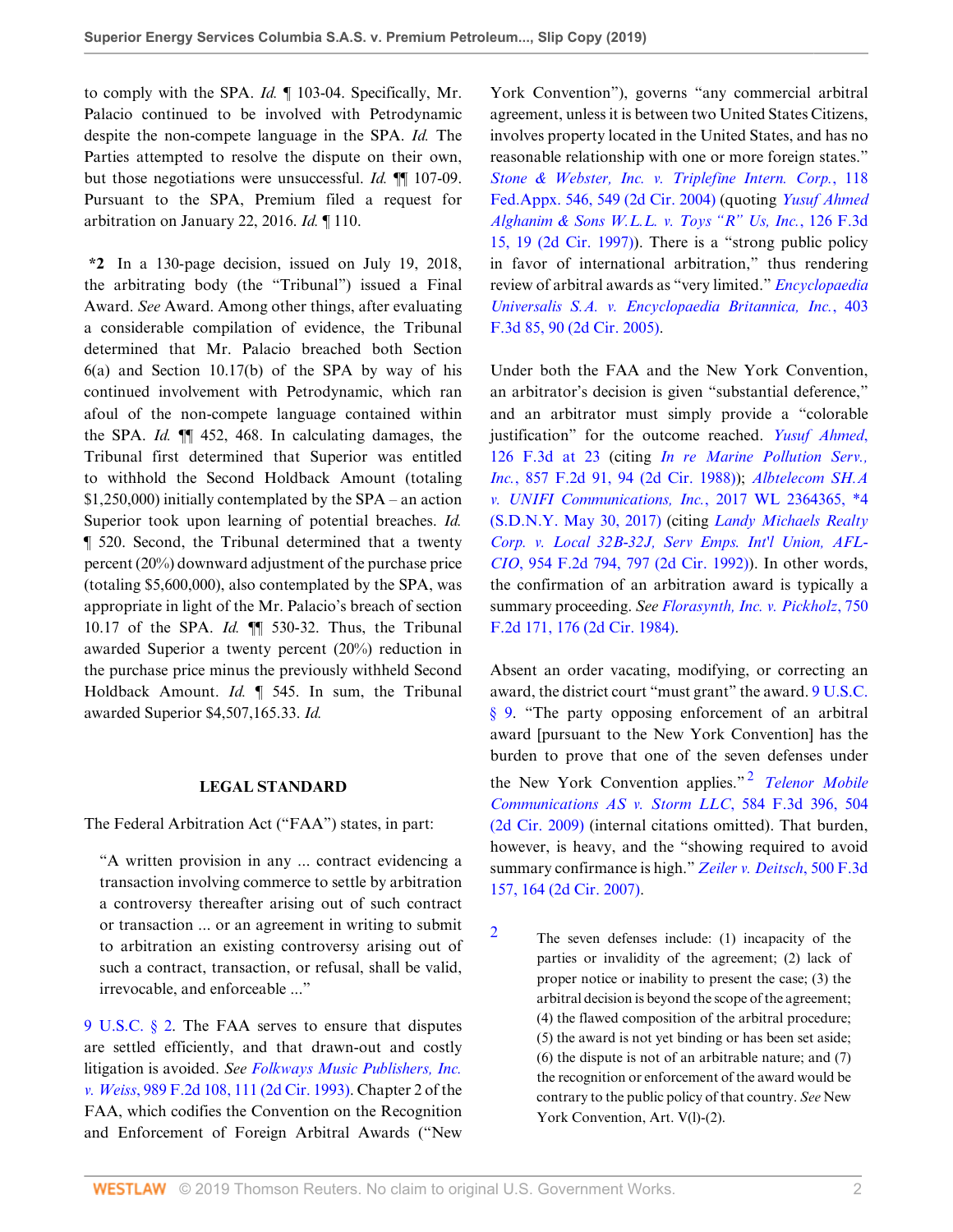## **DISCUSSION**

**\*3** Premium's Petition to Vacate the Final Award rests primarily on three grounds: (1) Premium was unable to fully present its case; (2) the Tribunal manifestly disregarded the terms of the SPA; and (3) the Final Award was contrary to public policy. Resp't Pet. Vacate, ECF No. 16("Resp't Pet.").

#### **I. Premium Fully Presented Its Case to the Tribunal**

As stated, Article  $V(1)(b)$  of the New York Convention provides a defense to a petition to confirm an arbitration award if the party against whom the award is invoked was "unable to present" their case. Premium claims that it was denied the opportunity to fully present its case for two reasons. First, Premium contends that Superior impermissibly contacted Premium's "only nonparty witness, which caused the witness not to testify ..." Resp't Pet. p. 8. However, the same argument was put forth during the arbitration, and the Tribunal expressly considered those issues during the underlying proceedings. Award ¶¶ 188-206. The Tribunal stated:

"The Tribunal finds it is not acceptable nor justified for a high-ranking employee of [Superior] to approach one of [Premium's] witness (sic) right before his live examination at the Hearing, with the prospects of future business opportunities, because to a reasonable person this implies an inducement to favor the person making the offer of new business. When such an inducement is knowingly offered to someone who is about to serve as an adverse witness in an arbitration hearing, it is prima facie evidence of an attempt to interfere in the proceedings."

*Id.*  $\llbracket$  203. After expressing its "serious dismay" in the conduct of Parties, the Tribunal addressed the second of Premium's two contentions – that the Tribunal was unable to consider the full testimony of the witness. After noting the misconduct, the Tribunal granted Petroleum's requests and indicated that "it received and did not exclude any witness testimony and documentary evidence offered by Petroleum relating to the issues on which Mr. Villamarin testified in his witness statement." *Id.* ¶ 205. Ultimately, the Tribunal admitted Mr. Villamarin's witness statement in its entirety and denied Superior an opportunity to cross examine that testimony. *Id.* ¶ 206.

The Tribunal expressly considered the misconduct by Superior's employee, adequately and fairly addressed the issue and any potential negative consequences, and granted Petroleum's sought-after relief. *Id.* ¶¶ 203-206. This Court cannot say that the Tribunal abused its discretion in considering and addressing this issue. On the facts presented, Petroleum was fully able to present its case, and any interference with its witness or any alternative method of testimony desired does not present a basis for vacatur in the instant case.

# **II. The Tribunal Did Not Disregard the Terms of Section 10.17(e) of the SPA**

Aside from the defenses outlined in the New York Convention, as well as additional grounds for vacatur explicitly provided for by the FAA, "an arbitral decision may be vacated when an arbitrator has exhibited a manifest disregard of the law." *[Westerbeke Corp. v.](http://www.westlaw.com/Link/Document/FullText?findType=Y&serNum=2002550287&pubNum=0000506&originatingDoc=I154ab1a09bea11e981b9f3f7c11376fd&refType=RP&fi=co_pp_sp_506_208&originationContext=document&vr=3.0&rs=cblt1.0&transitionType=DocumentItem&contextData=(sc.Keycite)#co_pp_sp_506_208) Daihatsu Motor Co.*[, 304 F.3d 200, 208-09 \(2d Cir. 2002\)](http://www.westlaw.com/Link/Document/FullText?findType=Y&serNum=2002550287&pubNum=0000506&originatingDoc=I154ab1a09bea11e981b9f3f7c11376fd&refType=RP&fi=co_pp_sp_506_208&originationContext=document&vr=3.0&rs=cblt1.0&transitionType=DocumentItem&contextData=(sc.Keycite)#co_pp_sp_506_208) (quoting *Wilko v. Swan*[, 346 U.S. 427, 436 \(1952\)\)](http://www.westlaw.com/Link/Document/FullText?findType=Y&serNum=1953121062&pubNum=0000780&originatingDoc=I154ab1a09bea11e981b9f3f7c11376fd&refType=RP&fi=co_pp_sp_780_436&originationContext=document&vr=3.0&rs=cblt1.0&transitionType=DocumentItem&contextData=(sc.Keycite)#co_pp_sp_780_436). Courts have applied the "manifest disregard" standard to contractual interpretation as well. *See [Benihana, Inc.](http://www.westlaw.com/Link/Document/FullText?findType=Y&serNum=2039400500&pubNum=0000999&originatingDoc=I154ab1a09bea11e981b9f3f7c11376fd&refType=RP&originationContext=document&vr=3.0&rs=cblt1.0&transitionType=DocumentItem&contextData=(sc.Keycite)) [v. Benihana of Tokyo, LLC](http://www.westlaw.com/Link/Document/FullText?findType=Y&serNum=2039400500&pubNum=0000999&originatingDoc=I154ab1a09bea11e981b9f3f7c11376fd&refType=RP&originationContext=document&vr=3.0&rs=cblt1.0&transitionType=DocumentItem&contextData=(sc.Keycite))*, 2016 WL 3913599, at \*11 [\(S.D.N.Y. July 15, 2016\)](http://www.westlaw.com/Link/Document/FullText?findType=Y&serNum=2039400500&pubNum=0000999&originatingDoc=I154ab1a09bea11e981b9f3f7c11376fd&refType=RP&originationContext=document&vr=3.0&rs=cblt1.0&transitionType=DocumentItem&contextData=(sc.Keycite)) (citing *[Yusuf Ahmed](http://www.westlaw.com/Link/Document/FullText?findType=Y&serNum=1997186107&pubNum=0000506&originatingDoc=I154ab1a09bea11e981b9f3f7c11376fd&refType=RP&fi=co_pp_sp_506_25&originationContext=document&vr=3.0&rs=cblt1.0&transitionType=DocumentItem&contextData=(sc.Keycite)#co_pp_sp_506_25)*, 126 F.3d at [25](http://www.westlaw.com/Link/Document/FullText?findType=Y&serNum=1997186107&pubNum=0000506&originatingDoc=I154ab1a09bea11e981b9f3f7c11376fd&refType=RP&fi=co_pp_sp_506_25&originationContext=document&vr=3.0&rs=cblt1.0&transitionType=DocumentItem&contextData=(sc.Keycite)#co_pp_sp_506_25)). Vacatur for manifest disregard of contractual terms applies only under two circumstances: (1) if the arbitral award contradicts an express and unambiguous term of the contract; or (2) if the award so far departs from the terms of the agreement that it is not even arguably derived from the contract. *See Westerbeke*[, 304 F.3d at 222.](http://www.westlaw.com/Link/Document/FullText?findType=Y&serNum=2002550287&pubNum=0000506&originatingDoc=I154ab1a09bea11e981b9f3f7c11376fd&refType=RP&fi=co_pp_sp_506_222&originationContext=document&vr=3.0&rs=cblt1.0&transitionType=DocumentItem&contextData=(sc.Keycite)#co_pp_sp_506_222)

**\*4** Here, Petroleum claims that the Tribunal disregarded and express term of the SPA – Section 10.17(e). Resp't Pet. p. 11. Section 10.17(e) states:

"The provisions of this clause are intended solely to preserve and fairly reflect the value of the transferred industrial secrets or goodwill in order to allow Purchase to fairly and successfully expand and enhance ITS' business in Columbia. If the provisions of this [Section] are deemed too broad for that purpose by an authority of competent jurisdiction, such provisions shall nevertheless be valid and enforceable to the extent that the court deems necessary for such protection."

SPA § 10.17(e). Petroleum argues that the Tribunal "acknowledged, and proceeded to ignore" the plain language of the SPA. Resp't Pet p. 11. Petroleum cites to Section 10.17(e) and seems to indicate that, at some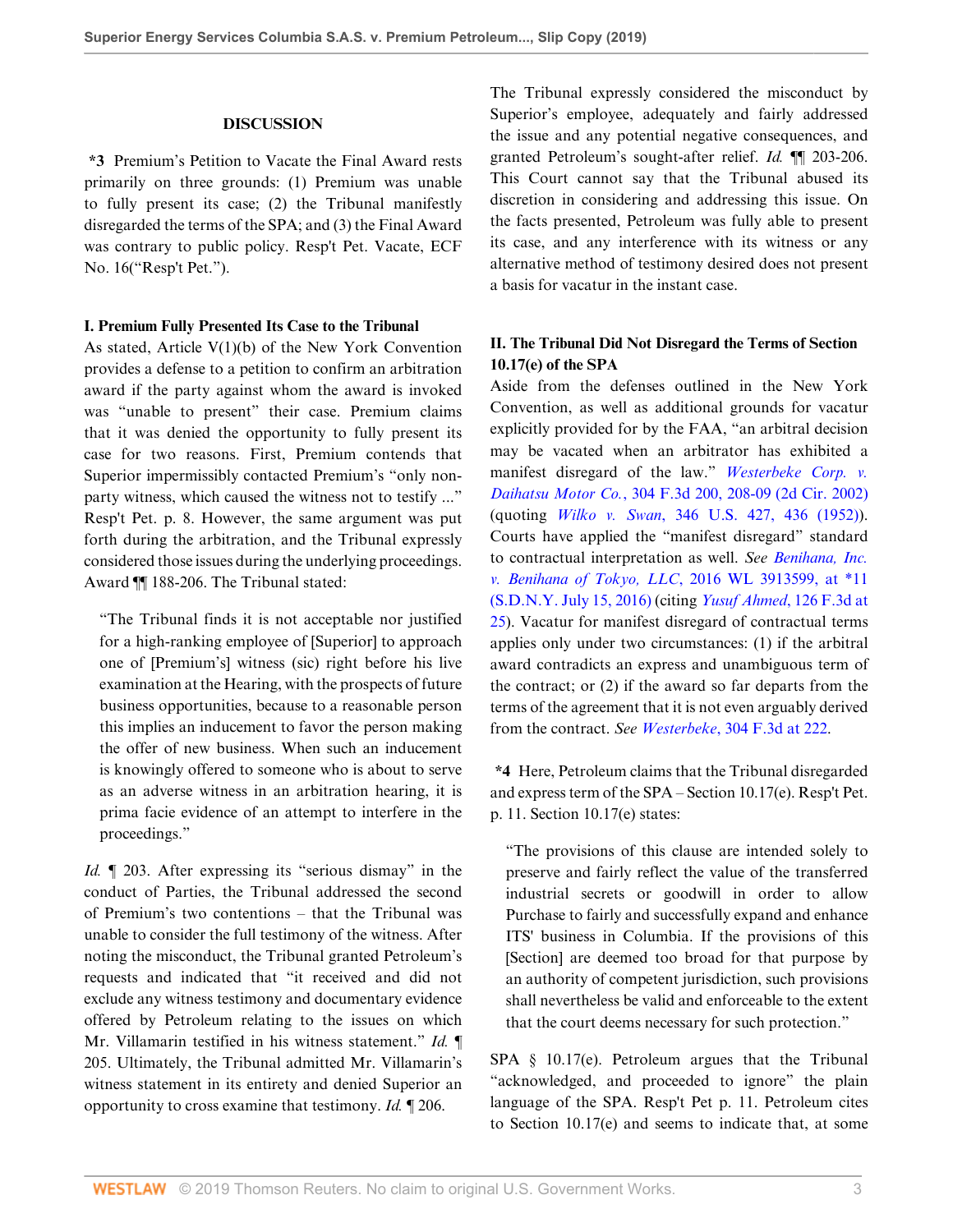point, it argued to the Tribunal that the terms previously negotiated by the Parties were "too broad." *Id.* Petroleum suggests that the Tribunal was aware of the complaints, yet chose to adhere to the terms of  $10.17(e)$  nonetheless.  $3$ *Id.*

<span id="page-3-0"></span>[3](#page-3-1) Petroleum provides no further details as to its contentions and cites to no case law supporting its position.

Petroleum does not contest the Tribunal's finding of a breach of the SPA. *See* Resp't Pet. In calculating damages, the Tribunal expressly contemplated Section 10.17(c):

"The Tribunal notes that the breach of Section 10.17(b) of the SPA occurred while the Services Agreement was still in force and within the first year after the termination of the Employment Agreement that commences on July 30, 2013 and ends on July 30, 2015. Therefore, the Purchase Price must be adjusted downwards in 20%, according to Section 10.17[ (c) ](i)."

Award ¶ 528. In justifying its determination, the Tribunal went on to conclude that "the reduction in the Purchase Price required by Section 10.17(c) overlap[s] therefore with the compensation for the breaches of Section 6(a) that the Tribunal has found." *Id.* ¶ 539. Furthermore, the Tribunal emphasized that the reduction of the Purchase price was a number "negotiated and agreed upon by both parties before the SPA." *Id.* ¶ 540. In other words, rather than a "manifest disregard" of the terms of the SPA, the Tribunal carefully considered the terms negotiated by the Parties, determined they fairly represented the lost value resulting from the breach of the SPA, and rendered a Final Award in accordance with those terms. *See* Award. Once again, Petroleum has failed to demonstrate grounds supporting its request for vacatur.

## **III. The Award is Not Contrary to Public Policy**

Petroleum concludes by arguing that the Final Award is contrary to public policy because it functions as a punishment or penalty rather than appropriate damages. Resp't Pet. p. 13. Further, Petroleum contends that the Final Award is unconscionable and disproportionate. *Id.*

Article V(2)(b) of the New York Convention provides for vacatur if "[t]he recognition or enforcement of the award would be contrary to the public policy of that country." Article  $V(2)(b)$  must be "construed very narrowly to <span id="page-3-1"></span>encompass only those circumstances where enforcement would violate our most basic notions of morality and justice." *[Telenor Mobile Communications AS v. Storm](http://www.westlaw.com/Link/Document/FullText?findType=Y&serNum=2019980115&pubNum=0000506&originatingDoc=I154ab1a09bea11e981b9f3f7c11376fd&refType=RP&fi=co_pp_sp_506_411&originationContext=document&vr=3.0&rs=cblt1.0&transitionType=DocumentItem&contextData=(sc.Keycite)#co_pp_sp_506_411) LLC*[, 584 F.3d 396, 411 \(2d Cir. 2009\)](http://www.westlaw.com/Link/Document/FullText?findType=Y&serNum=2019980115&pubNum=0000506&originatingDoc=I154ab1a09bea11e981b9f3f7c11376fd&refType=RP&fi=co_pp_sp_506_411&originationContext=document&vr=3.0&rs=cblt1.0&transitionType=DocumentItem&contextData=(sc.Keycite)#co_pp_sp_506_411) (quoting *[Europcar](http://www.westlaw.com/Link/Document/FullText?findType=Y&serNum=1998200722&pubNum=0000506&originatingDoc=I154ab1a09bea11e981b9f3f7c11376fd&refType=RP&fi=co_pp_sp_506_315&originationContext=document&vr=3.0&rs=cblt1.0&transitionType=DocumentItem&contextData=(sc.Keycite)#co_pp_sp_506_315) [Isalia S.p.A v. Maiellano Tours, Inc.](http://www.westlaw.com/Link/Document/FullText?findType=Y&serNum=1998200722&pubNum=0000506&originatingDoc=I154ab1a09bea11e981b9f3f7c11376fd&refType=RP&fi=co_pp_sp_506_315&originationContext=document&vr=3.0&rs=cblt1.0&transitionType=DocumentItem&contextData=(sc.Keycite)#co_pp_sp_506_315)*, 156 F.3d 310, 315 [\(2d Cir. 1998\)\)](http://www.westlaw.com/Link/Document/FullText?findType=Y&serNum=1998200722&pubNum=0000506&originatingDoc=I154ab1a09bea11e981b9f3f7c11376fd&refType=RP&fi=co_pp_sp_506_315&originationContext=document&vr=3.0&rs=cblt1.0&transitionType=DocumentItem&contextData=(sc.Keycite)#co_pp_sp_506_315). While there is a well-established policy of refusing to enforce penalty provisions in contracts in New York, courts have found that policy to be insufficient to sustain vacatur. *See [PDV Sweeny, Inc. v. ConocoPhillips](http://www.westlaw.com/Link/Document/FullText?findType=Y&serNum=2040257277&pubNum=0006538&originatingDoc=I154ab1a09bea11e981b9f3f7c11376fd&refType=RP&fi=co_pp_sp_6538_24&originationContext=document&vr=3.0&rs=cblt1.0&transitionType=DocumentItem&contextData=(sc.Keycite)#co_pp_sp_6538_24) Co.*[, 670 Fed.Appx 23, 24 \(2d Cir. 2016\)](http://www.westlaw.com/Link/Document/FullText?findType=Y&serNum=2040257277&pubNum=0006538&originatingDoc=I154ab1a09bea11e981b9f3f7c11376fd&refType=RP&fi=co_pp_sp_6538_24&originationContext=document&vr=3.0&rs=cblt1.0&transitionType=DocumentItem&contextData=(sc.Keycite)#co_pp_sp_6538_24).

**\*5** Even if New York's penalty provision policy were sufficient grounds for vacatur, in the words of the Tribunal, "the reduction of the Purchase Price [by 20%] ... is a fair approximation of the anticipated impairment of the value of the ITS business when its purchaser Superior Colombia does not receive the value of the asset paid for." *Id.* ¶ 540. In other words, the Final Award rendered precisely reflected the diminished value of ITS due to Mr. Palacio's breach. *Id.* ¶ 539. Premium points to no evidence indicating that the Final Award functions as a penalty. Aside from conclusory assertions, there is no support for the claims that the Final Award, calculated using terms negotiated by Petroleum, is a punishment for the breaches of the SPA. Rather, the Final Award put Superior back in the place it would have been had the product it received been worth the value it paid. As the Final Award was not contrary to any public policy, it is not grounds for vacatur.

#### **CONCLUSION**

For the reasons set for above, Petroleum's Petition to Vacate the Award is hereby **DENIED.** Without a compelling reason to vacate, modify, or correct the Final Award, the Court must grant the Petition to Confirm. [9 U.S.C. § 9.](http://www.westlaw.com/Link/Document/FullText?findType=L&pubNum=1000546&cite=9USCAS9&originatingDoc=I154ab1a09bea11e981b9f3f7c11376fd&refType=LQ&originationContext=document&vr=3.0&rs=cblt1.0&transitionType=DocumentItem&contextData=(sc.Keycite)) As such, Superior's Petition to Confirm Arbitration is hereby **GRANTED.**

The Clerk of Court is respectfully directed to enter judgment in favor of Superior Energy Services Columbia S.A.S and Superior Energy Services, Inc., and against Premium Petroleum Services S. de R.L., Victor Augusto Palacio Gaitan, and Maria Eugenia Hernandez Rojas in the amount of \$4,507,165.33, and to close this case. Superior's request for post confirmation discovery is hereby **GRANTED,** pursuant to Federal Rule of Civil Procedure 96(a)(2).